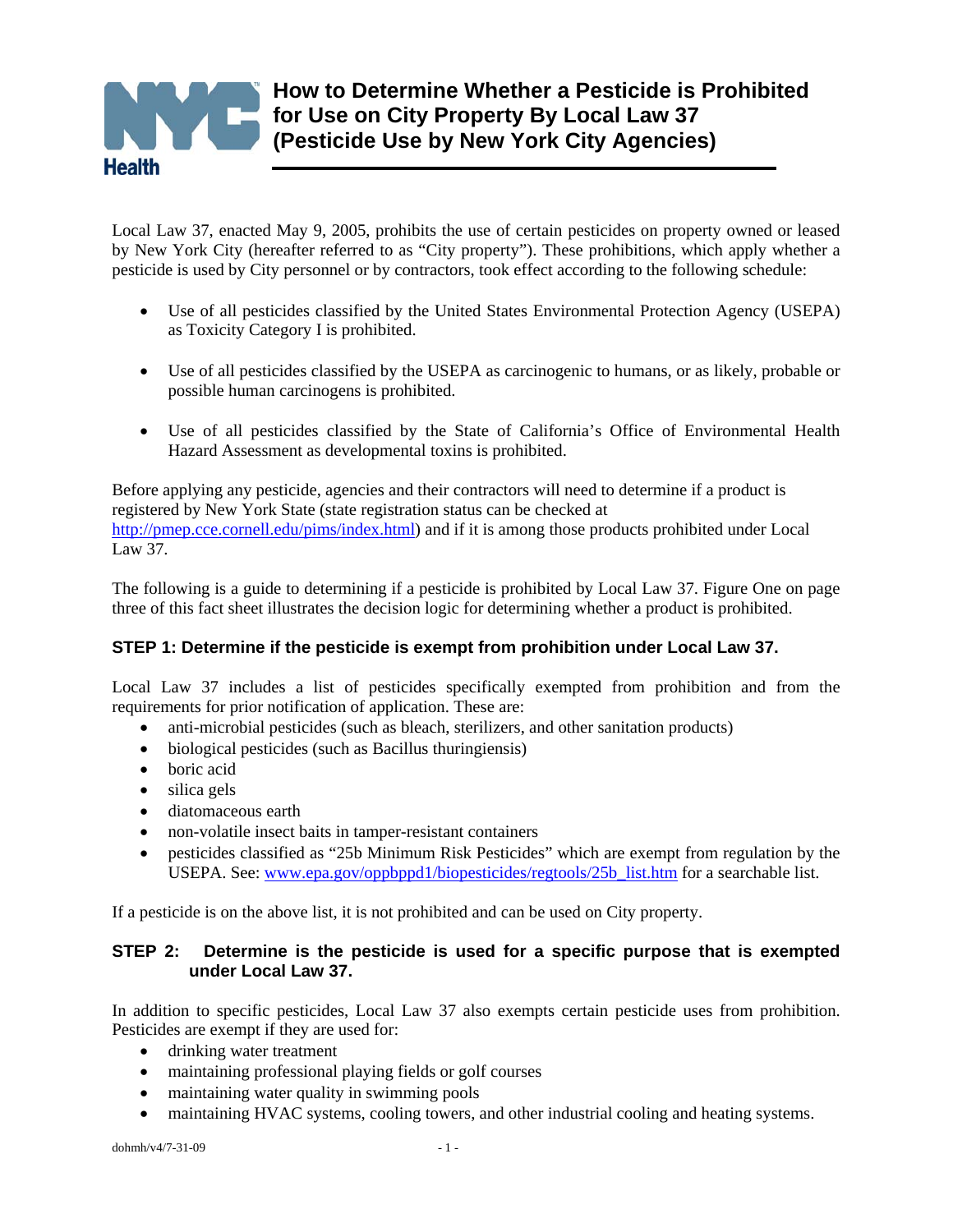• rodent control, but only if the rodenticide is a containerized bait, or is placed directly into rodent burrows or in areas inaccessible to children and pets. Rodenticides used in open areas in granular or other non-containerized forms are not exempt.

If a pesticide is being used for a purpose specifically listed above, it is not prohibited.

## **STEP 3: Use the searchable lists of pesticide products on DOHMH's public website to determine if a pesticide is in one of the prohibited categories.**

If a pesticide or its use is not specifically exempted from prohibition, agencies will need to determine if it is on one of the following lists of prohibited products:

- Toxicity Category I pesticide products
- Pesticide products that contain known or suspected carcinogens
- Pesticide products that contain developmental toxins

If a pesticide does not appear on one of the above lists, it is not prohibited under Local Law 37 and can be used on City property. If it is on one of these lists, it is prohibited. Searchable lists are available on the Local Law 37 web site. Please visit [http://nyc.gov/health/ll37.](http://nyc.gov/health/ll37)

### **STEP 4: Identify alternatives to the prohibited product.**

Agencies and their contractors will need to identify alternative pesticide products and pest management practices for those pesticides that were eliminated under Local Law 37. Adopting practices that can prevent infestation and improve building infrastructure is preferable to substituting one pesticide for another.

Agencies should talk to their contractors and staff about alternatives. For pesticides applied by agency personnel, the New York City Department of Health and Mental Hygiene (DOHMH) have a number of training and educational offerings, such as the Rodent Academy

([http://www.nyc.gov/html/doh/html/pest/pest-rodent-academy.shtml\)](http://www.nyc.gov/html/doh/html/pest/pest-rodent-academy.shtml) and has published several brochures on managing pests.

Many other municipalities have adopted similar prohibitions. DOHMH may also be able to assist agencies in contacting pest management specialists in other areas who have confronted these issues and identified solutions.

### **STEP 5: Verify that alternative products are either not prohibited or exempt from Local Law 37.**

Alternative products should be evaluated again using Steps 1 through 4, above.

For more information about pesticide products, please email DOHMH at [LL37prod@health.nyc.gov.](mailto:LL37prod@health.nyc.gov) For information about requesting a waiver from prohibition, please refer to our fact sheet "Procedures for NYC Agencies to Request Waivers from Pesticide Prohibitions under Local Law 37".